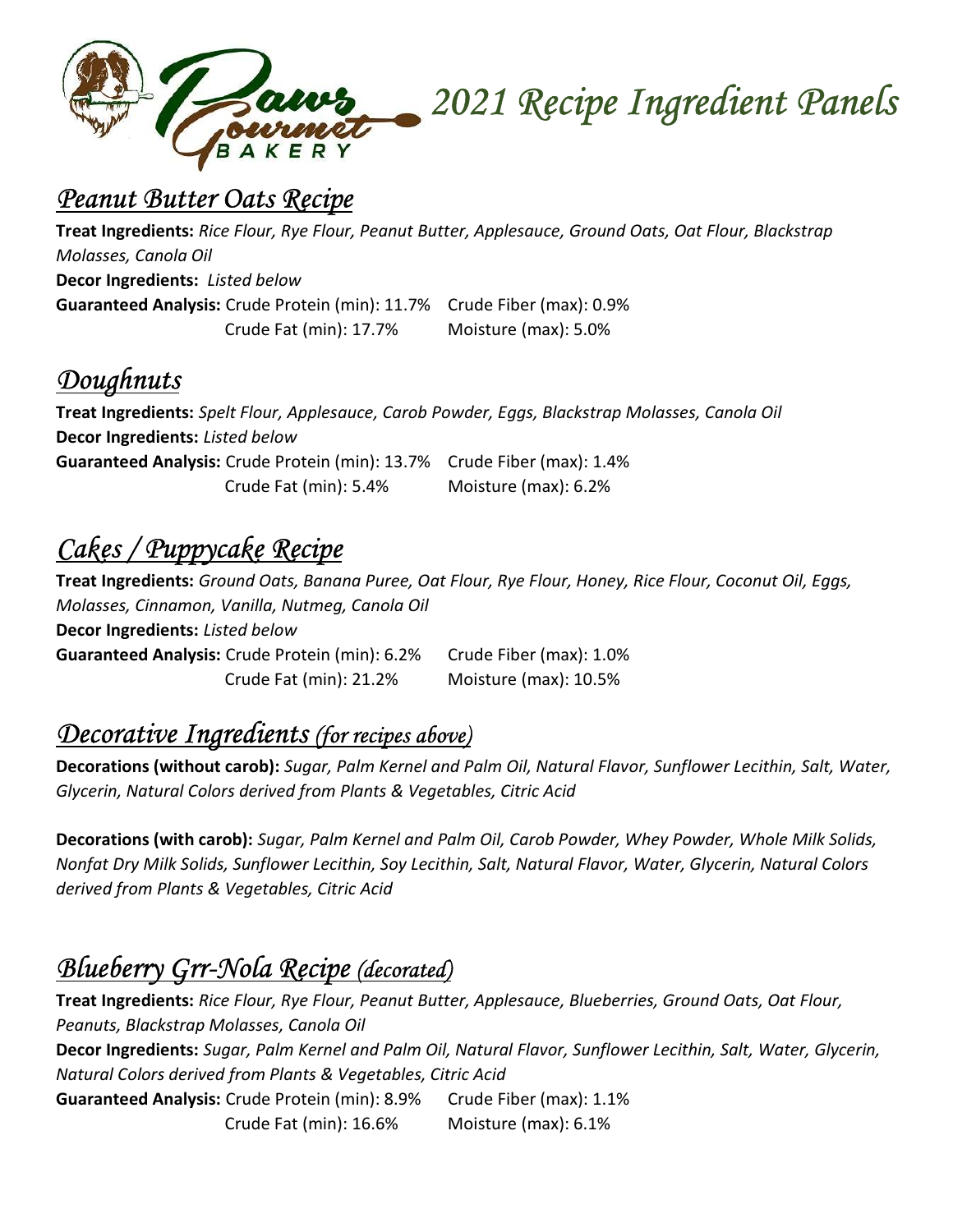### Blueberry Grr-Nola Recipe (undecorated)

Treat Ingredients: Rice Flour, Rye Flour, Peanut Butter, Applesauce, Blueberries, Ground Oats, Oat Flour, Peanuts, Blackstrap Molasses, Canola Oil Guaranteed Analysis: Crude Protein (min): 12.4% Crude Fiber (max): 0.9% Crude Fat (min): 12.2% Moisture (max): 5.0%

## Blueberry Grr-Nola Bars

Treat Ingredients: Rice Flour, Rye Flour, Peanut Butter, Applesauce, Blueberries, Ground Oats, Oat Flour, Peanuts, Blackstrap Molasses, Canola Oil Decor Ingredients: Dried Cranberries, Dried Bananas, Coconut Flakes, Sugar, Palm Kernel and Palm Oil, Natural Flavor, Sunflower Lecithin, Salt, Water, Glycerin, Natural Colors derived from Plants & Vegetables, Citric Acid Guaranteed Analysis: Crude Protein (min): 10.2% Crude Fiber (max): 2.6% Crude Fat (min): 15.5% Moisture (max): 6.1%

#### Peanut Butter Oats Recipe with nuts

Treat Ingredients: Rice Flour, Rye Flour, Peanut Butter, Applesauce, Ground Oats, Oat Flour, Blackstrap Molasses, Canola Oil Decorative Ingredients: Peanuts, Sugar, Palm Kernel and Palm Oil, Carob Powder, Whey Powder, Whole Milk Solids, Nonfat Dry Milk Solids, Soy Lecithin, Salt, Natural Flavor Guaranteed Analysis: Crude Protein (min): 12.3% Crude Fiber (max): 0.8% Crude Fat (min): 15.4% Moisture (max): 5.4%